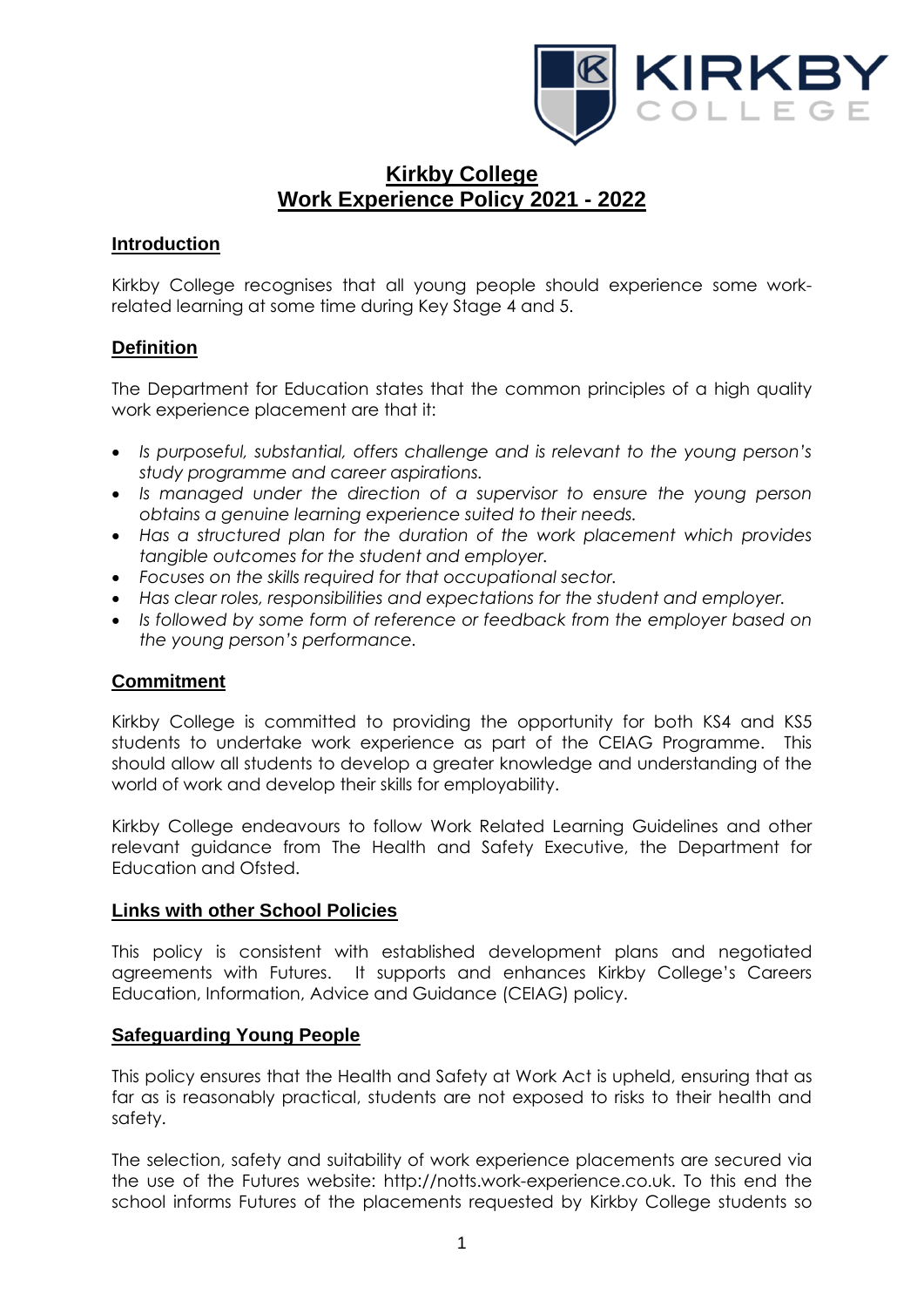that they may be checked prior to placement. The Management of Health and Safety at Work Regulations, 1999, require employers to complete a risk assessment specific to young people before they are employed.

Students are issued with a Work Experience Placement Journal prior to the work experience placement. This includes information on health and safety in the workplace. They are expected to take this journal with them and take note of the company's health and safety practices and procedures when they arrive on the first day at their placement, e.g. Fire evacuation procedures.

The journal contains school and family emergency contact numbers for the employer's information in the event of a situation requiring contact with family/school.

All placements will be contacted during the experience to monitor students' progress. This provides an opportunity for the student or employer to raise any relevant issues. Students are advised to contact school if they have any concerns.

### **Development**

This policy is reviewed annually through the Governors Strategic Development Committee and other external partners such as Futures where appropriate.

### **Aims**

The Work Experience programme at Kirkby College aims to help students to:

- Experience and understand the world of work.
- Raise Students' aspirations and improve motivation to do well in school.
- Understand the local labour market and become familiar with employer expectations.
- Appreciate the relevance of the school curriculum and links to the world of work.
- Transfer and further develop skills learnt at school.
- Gain an insight into the skills and attributes required by employers.
- Understand how an employing organisation functions.
- Become aware of equal opportunity matters in employment.
- Raise awareness of the importance of Health and Safety at Work.
- Develop skills and knowledge for adult life, in self-reliance, flexibility and working with others.

# **Learning Outcomes**

Pre-placement the student will:

- Use the pre-placement journal to learn about work-related learning skills
- Identify what they hope to learn from/get out of work experience, based on their own strengths and needs through self-assessment
- Explore a range of work experience options and select an area of interest
- Identify the skills he/she may need at their placement
- Health and Safety awareness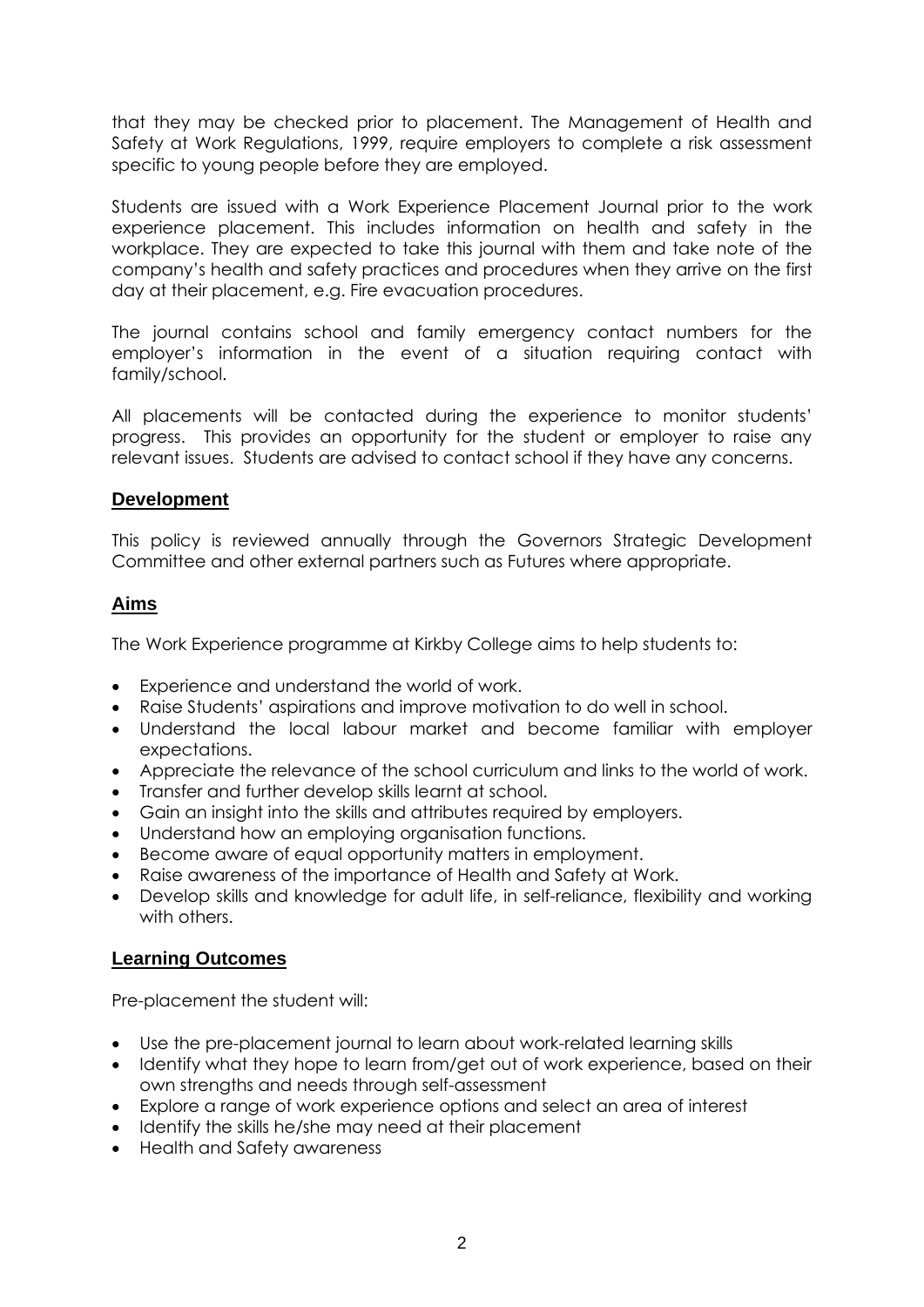- Make contact with the employer and find out the specific requirements of the placements, making themselves aware of expectations e.g. dress code, start/finish times, whom to report to.
- Make personal arrangements prior to placement

# **Whilst on placement the student will:**

- Work with others conducting a variety of tasks, applying and consolidating skills already learnt
- List the jobs they have undertaken
- Identify new skills learnt
- Identify the areas of work he/she has enjoyed/not enjoyed, giving reasons
- Describe his/her working conditions
- Find out about the entry requirements [training and personal qualities] for employment in the specific workplace
- Complete the tasks as required in the placement journal

# **Post placement the student will:**

- Recognise whether they have met their personal objectives
- Complete the post-placement portfolio to reflect on and evaluate their experience
- Make an assessment of themselves within the work place
- Evaluate their experience
- Have a heightened awareness of him/herself and the world of work
- Identify any personal changes needed in his/her future action plan
- Write a thank you to the employer

### **Students' Needs**

Students' with individual/special needs in relation to work experience will be identified in partnership with the SENDCo, Learning Support Assistants, Tutor, Phase Leaders, Leader of Alternative Provision (KEEP) and Attendance Officer.

### **Entitlement**

All students' are entitled to Work Experience in KS4 and KS5 as part of their coordinated Careers Education, Information, Advice and Guidance Programme at Kirkby College.

### **Monitoring Review & Evaluation**

The Work Experience programme is evaluated with key staff including the PSCHE Lead Teacher, Post 16 vocational staff, tutors, Heads of House and the KS4 and KS5 students. The results of evaluation are used to inform, review, and develop the work experience programme. The results of evaluation are communicated to key staff through Faculty, School Improvement meetings and Heads of House Meetings, where appropriate.

The overall Work Experience programme is evaluated annually by the Work Related Learning and Enterprise Co-ordinator using the following methods: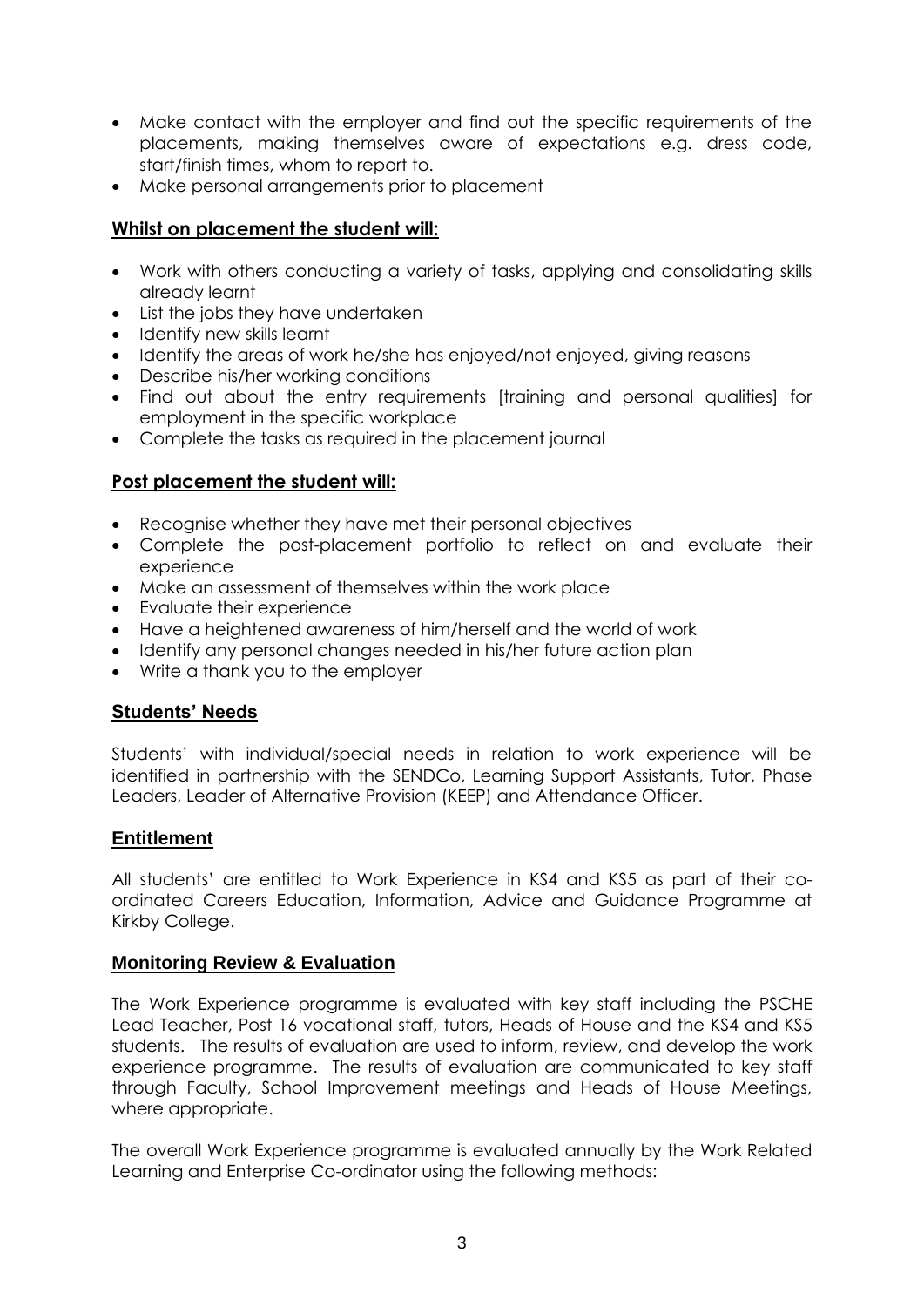- The number of KS4 and KS5 students attending placement
- Feedback from the student work experience journal
- Student placement visit/telephone call by a member of staff
- Employer feedback forms
- PSCHE student debrief session/discussion
- Feedback/comments from parents/carers
- Feedback from key staff; PSCHE Lead, Tutors, SENDCo, Phase Leaders, Leader of Alternative Provision (KEEP).

# **Equality of Opportunity**

The programme promotes equality of opportunity and inclusion by providing all students with appropriate opportunities and helps to address issues of stereotyping which may influence students' choice of employment.

# **Implementation**

# **Management**

Miss Daley co-ordinates the Work Experience Programme and is responsible to the Careers Leader, Mr Hayden (Assistant Head Teacher) and Careers Link Governor. The programme is planned and implemented by Mrs Halliday and is included on the school calendar each year.

|  |  | The planning of <b>Year 10 Work Experience Week</b> is set out below: |
|--|--|-----------------------------------------------------------------------|
|  |  |                                                                       |

| September           | Work Experience Week dates included on the School Calendar.                                                                                                                                                                                                                                                                                                                                                                                                                                                                                                                                                                                                                                                          |
|---------------------|----------------------------------------------------------------------------------------------------------------------------------------------------------------------------------------------------------------------------------------------------------------------------------------------------------------------------------------------------------------------------------------------------------------------------------------------------------------------------------------------------------------------------------------------------------------------------------------------------------------------------------------------------------------------------------------------------------------------|
| September           | Work Experience Launch Morning with all year 10 students (all students<br>off timetable. Letter home to parents/carers informing them of Work<br>Experience Week.                                                                                                                                                                                                                                                                                                                                                                                                                                                                                                                                                    |
| September           | Work with tutors, Heads of House, SENCO, Learning Support Assistants,<br>Attendance Officer and Leader of Alternative Provision (KEEP) to<br>identify students that need extra help and support finding a<br>placement.                                                                                                                                                                                                                                                                                                                                                                                                                                                                                              |
| October<br>December | Work Experience Placement reminder to students during assembly.<br>Reminders to relevant staff and tutors at intervals on how process is<br>what<br>specific<br>support<br>they<br>and<br>can<br>give<br>going<br>e.g.<br>motivating/assisting students.                                                                                                                                                                                                                                                                                                                                                                                                                                                             |
| January<br>April    | Work with tutors to identify which students have found placements<br>and those still outstanding.<br>Work experience help sessions during tutor time, break and lunch<br>times for students that are struggling to find a placement and those<br>that still need help with CV, letters of application, ringing placements<br>Reminders in assemblies about deadlines and support available if<br>needed.<br>Letter/telephone call home to parents where needed to ascertain<br>why student has not got a placement secured.<br>Reminders to relevant staff and tutors at intervals on how process is<br>and<br>what<br>specific<br>support<br>going<br>they<br>can<br>give<br>e.g.<br>motivating/assisting students. |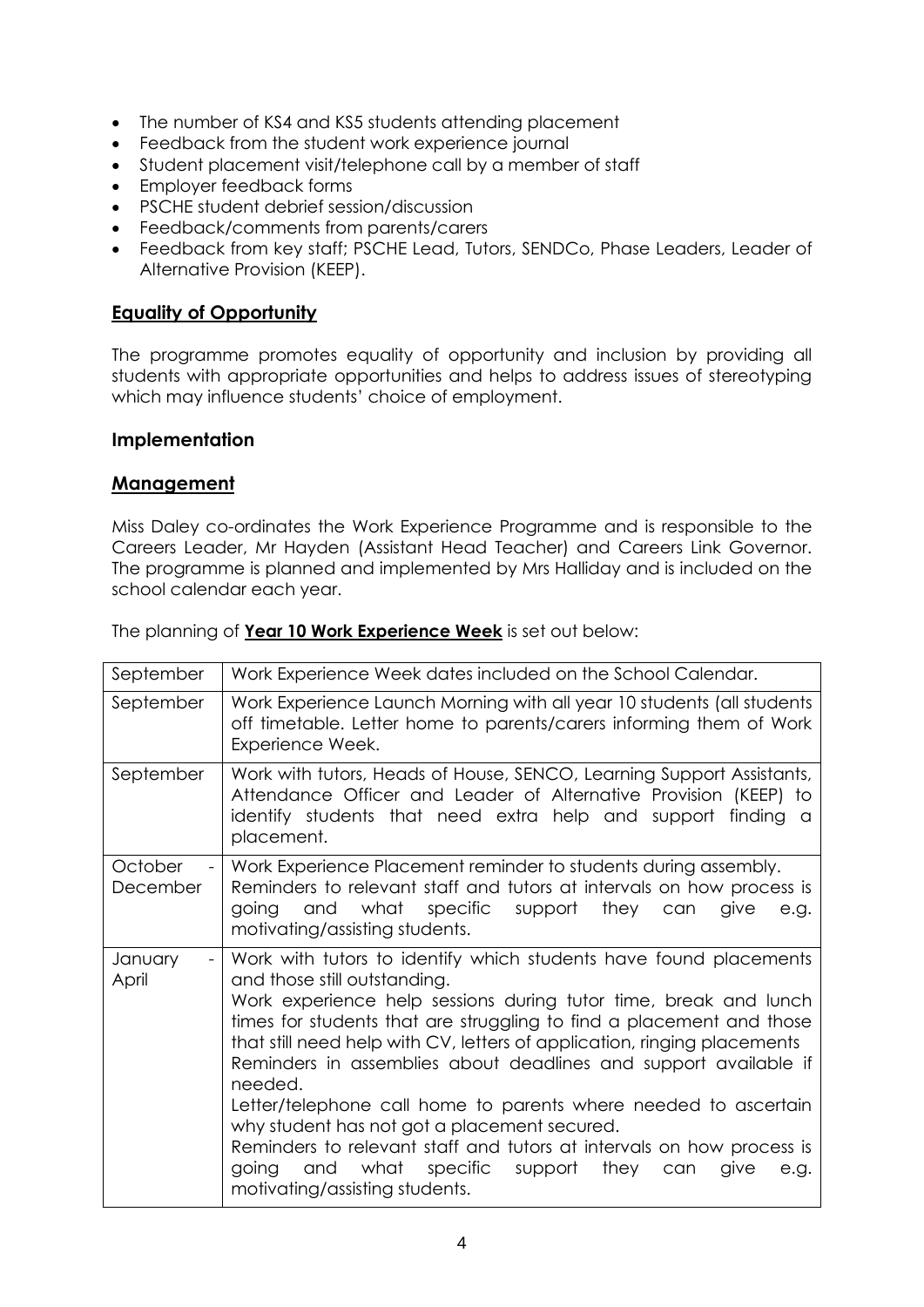| May<br>June   | All placement information submitted to Futures for Health & Safety<br>checks to be undertaken.<br>Confirmation letters including Job Descriptions and Risk Assessments<br>posted out to parents/carers confirming student's placement.<br>Work experience preparation lessons delivered in PSCHE and Work<br>Experience Placement Journal given out to students for completion<br>pre, during and post placement.<br>Work Experience reminder assembly e.g. confirming placement is                                                                                                                                                       |
|---------------|-------------------------------------------------------------------------------------------------------------------------------------------------------------------------------------------------------------------------------------------------------------------------------------------------------------------------------------------------------------------------------------------------------------------------------------------------------------------------------------------------------------------------------------------------------------------------------------------------------------------------------------------|
|               | secure, obtaining details such as start time, dress code lunch<br>arrangements etc.                                                                                                                                                                                                                                                                                                                                                                                                                                                                                                                                                       |
| $June - July$ | List of all students and their placements posted in staff room.<br>Staff asked at staff briefings and e-mail to assist with monitoring of<br>placements by visiting or contacting employer and student to see<br>how the placement is going.<br>Staff complete a 'Student Feedback Form' for every student/<br>placement they visit/contact.<br>Thank you letter posted out to all placement providers including an<br>'Employer Feedback Form'.<br>Student evaluation during PSCHE lesson and students write a 'Thank'<br>You' letter to their placement.<br>Students can have a copy of the Employers Evaluation Sheet if they<br>wish. |
| September     | From completed feedback forms from staff and the placement<br>evaluations, students are chosen to be put forward for the 'Work<br>Experience' Award at the Achievements Presentation evening in<br>December.                                                                                                                                                                                                                                                                                                                                                                                                                              |
|               | Outstanding students are also recognised at the Whole School<br>Assembly.                                                                                                                                                                                                                                                                                                                                                                                                                                                                                                                                                                 |

The planning of **Post 16 Extended Work Experience (16-19 Study Programmes)** is set out below:

| September       | Students briefed by vocational teacher about extended work<br>experience placement.<br>Students signposted to Work Related Enterprise and Education Co-<br>ordinator for<br>extra support including; placement research, contacting placements<br>and work experience forms.<br>Letter home to parents/carers informing them extended work<br>experience. |
|-----------------|-----------------------------------------------------------------------------------------------------------------------------------------------------------------------------------------------------------------------------------------------------------------------------------------------------------------------------------------------------------|
|                 |                                                                                                                                                                                                                                                                                                                                                           |
| Ongoing<br>from | Reminders in vocational lessons about deadlines and<br>support<br>available if needed.                                                                                                                                                                                                                                                                    |
| September       | Health and Safety checks undertaken by Futures.                                                                                                                                                                                                                                                                                                           |
|                 | Confirmation letters including Job Descriptions and Risk Assessments                                                                                                                                                                                                                                                                                      |
|                 | posted out to parents/carers confirming students placement                                                                                                                                                                                                                                                                                                |
|                 | Students attend placement                                                                                                                                                                                                                                                                                                                                 |
|                 | Vocational teacher regularly monitors students while out<br>on.                                                                                                                                                                                                                                                                                           |
|                 | placements via visit and/or telephone.                                                                                                                                                                                                                                                                                                                    |